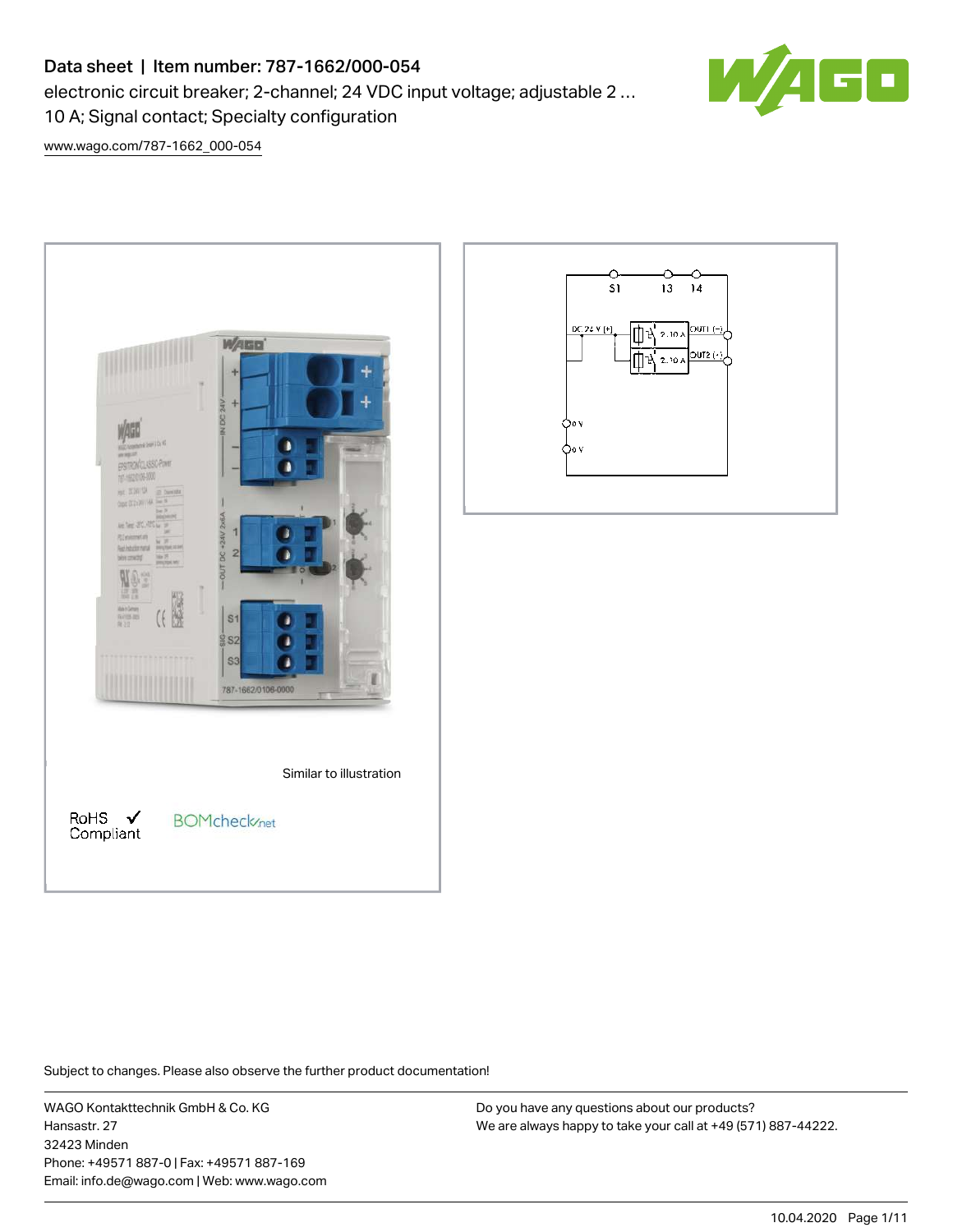



#### Item description

#### Features:

- $\blacksquare$ Space-saving ECB with two channels
- $\blacksquare$ 2–10 A nominal current, adjustable for each channel via sealable selector switch; factory preset: 2 A (when switched off)
- Switch-on capacity > 50000 μF per channel
- $\blacksquare$ One illuminated, three-colored button per channel simplifies switching (on/off), resetting, and on-site diagnostics
- П Time-delayed switching of channels
- П Tripped and switched off message (common group signal) via isolated contact, ports 13/14
- П Reactivation of all tripped channels via remote input

## Data

### Technical Data

#### Input

| Nominal input voltage U <sub>inom</sub>   | DC 24 V                                      |
|-------------------------------------------|----------------------------------------------|
| Input voltage range                       | DC 18  30 V                                  |
| Output                                    |                                              |
| Total number of channels (module)         | 2                                            |
| Nominal output voltage U <sub>o nom</sub> | 2 x DC 24 V                                  |
| Output voltage range                      | DC 18  30 V ( $U_{\text{e}}$ – voltage drop) |

Subject to changes. Please also observe the further product documentation! 2 x 2 / 3 / 4 / 6 / 8 / 10 A (adjustable for each channel via selector

Voltage drop ≤ 200 mV (Input (+))

WAGO Kontakttechnik GmbH & Co. KG Hansastr. 27 32423 Minden Phone: +49571 887-0 | Fax: +49571 887-169 Email: info.de@wago.com | Web: www.wago.com Do you have any questions about our products? We are always happy to take your call at +49 (571) 887-44222.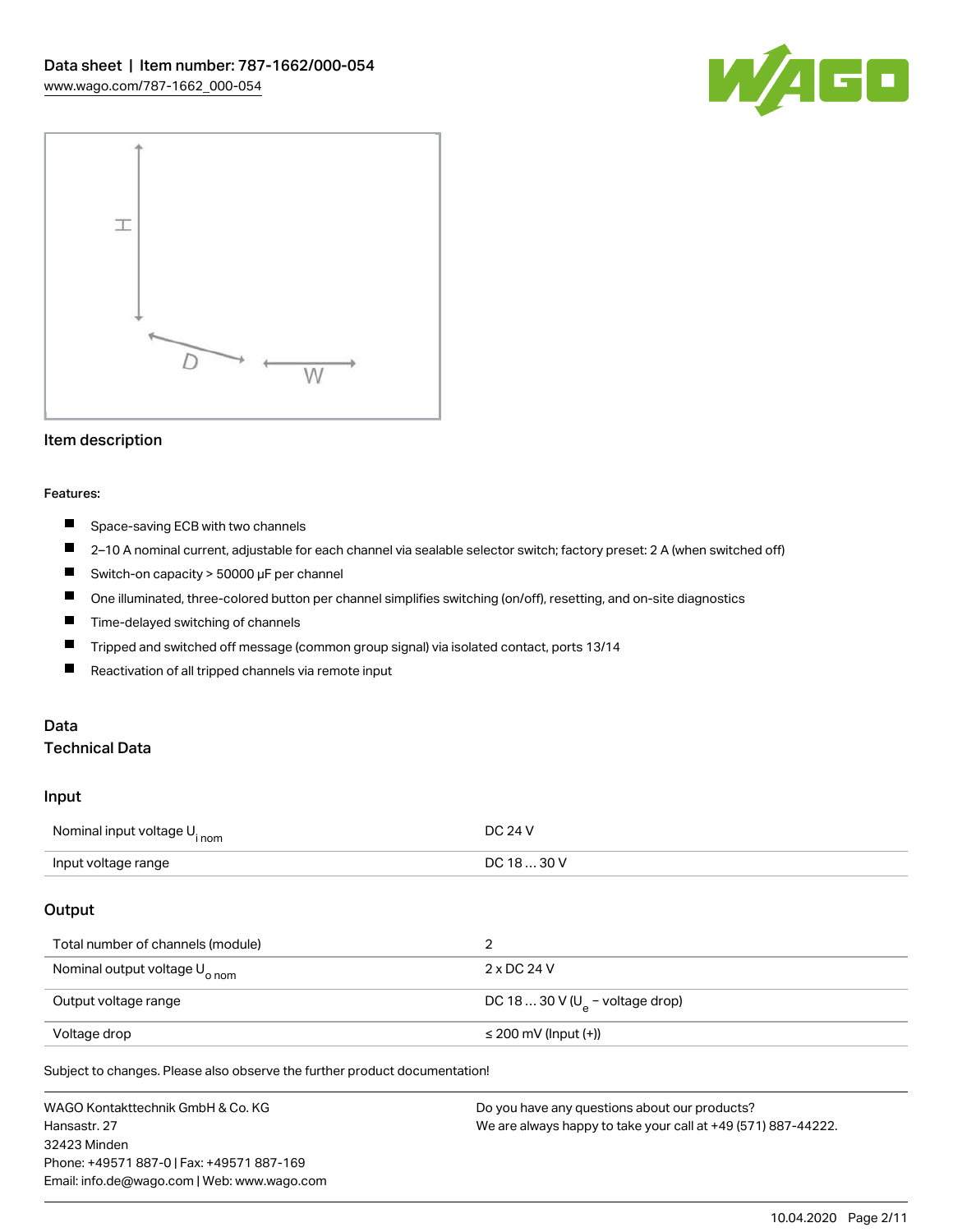

| Nominal output current I <sub>o nom</sub> | 2 x 2/3/4/6/8/10 A (adjustable for each channel via selector<br>switch)   |
|-------------------------------------------|---------------------------------------------------------------------------|
| <b>Factory preset</b>                     | DC 2 A: switched off                                                      |
| Trip time                                 | 16 ms  100 s (Load-dependent)                                             |
| Switch-on capacity                        | > 50000 µF per channel                                                    |
| Switch-on behavior                        | Time-delayed channel switching (load-dependent, min. 50 ms / max.<br>5 s) |
| Active Current Limitation                 | no                                                                        |

## Signaling and communication

| Signaling                  | 2 x LED (green/red/orange)                                         |
|----------------------------|--------------------------------------------------------------------|
|                            | 1 x Remote control input (S1)                                      |
|                            | 1 x Group signal contact (13; 14)                                  |
| Operation status indicator | Green LED (channel OK)                                             |
|                            | Red LED (tripped channel)                                          |
| Remote input               | Reactivation of all tripped channels via 15  30 VDC pulse for min. |
|                            | 500 ms                                                             |

#### Efficiency/Power losses:

| Power loss P.     | ≤ 0,84 W (No load); ≤ 5,5 W (2 x 10 A) |
|-------------------|----------------------------------------|
| Efficiency (typ.) | 99 %                                   |

#### Fuse protection:

| Internal fuse | T 15 A per channel |
|---------------|--------------------|
|               |                    |

### Safety and protection:

| Insulation voltage (connectors-housing) | DC 0,5 kV                   |
|-----------------------------------------|-----------------------------|
| Protection class                        | III                         |
| Protection class                        | IP20 (per EN 60529)         |
| Reverse voltage protection              | No                          |
| Feedback voltage                        | $\le$ DC 35 V               |
| Transient protection, primary           | Suppressor diode (33 V)     |
| Parallel operation of single channels   | Not permitted               |
| Series connection                       | <b>No</b>                   |
| <b>MTBF</b>                             | > 500,000 h (per IEC 61709) |

Subject to changes. Please also observe the further product documentation!

WAGO Kontakttechnik GmbH & Co. KG Hansastr. 27 32423 Minden Phone: +49571 887-0 | Fax: +49571 887-169 Email: info.de@wago.com | Web: www.wago.com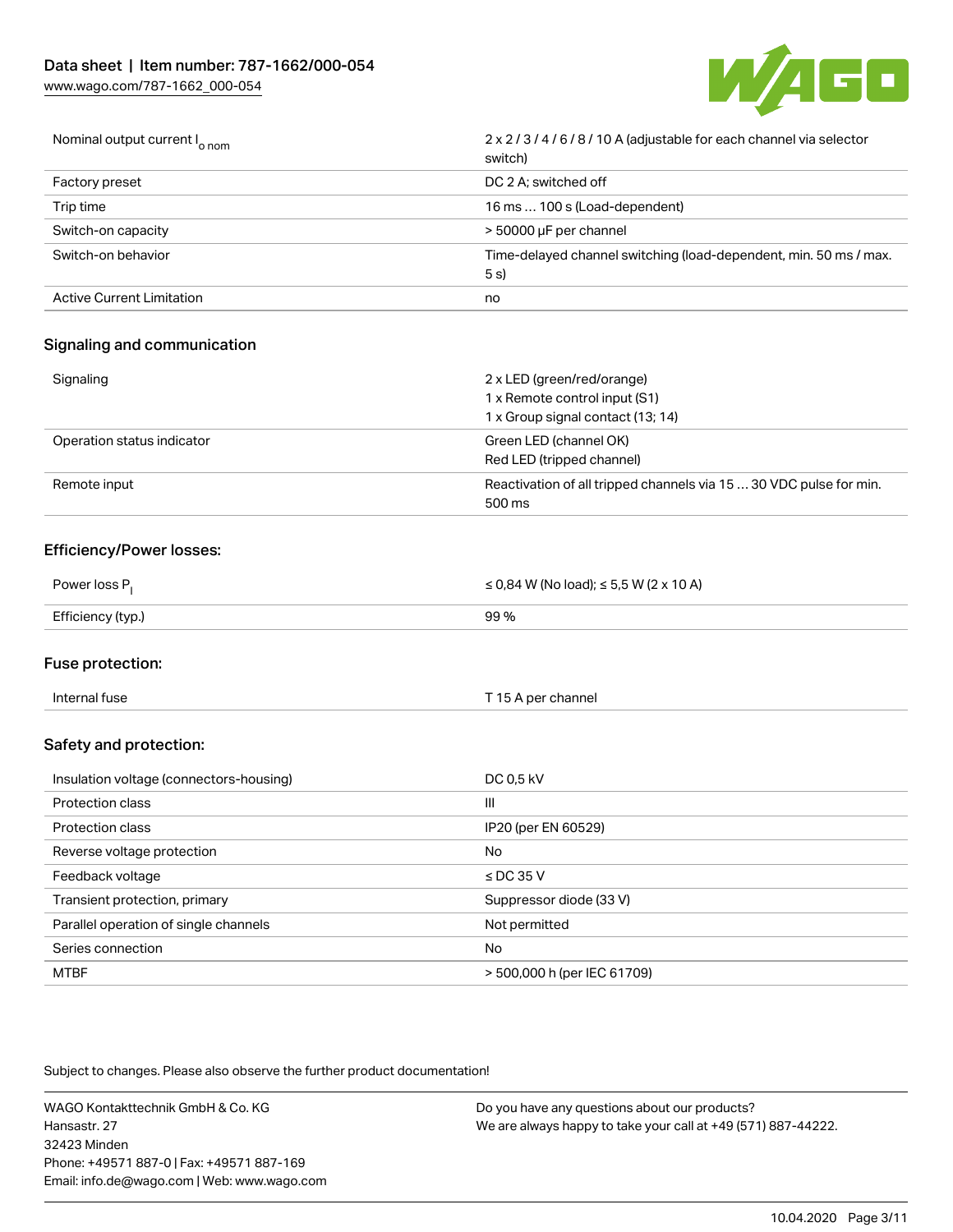

#### Connection data

| Connection type (1)         | $Input (+)$                            |
|-----------------------------|----------------------------------------|
| Connection technology       | Push-in CAGE CLAMP <sup>®</sup>        |
| WAGO terminal               | WAGO 831 Series                        |
| Solid conductor             | $0.510$ mm <sup>2</sup> / 20  8 AWG    |
| Fine-stranded conductor     | $0.510$ mm <sup>2</sup> / 20  8 AWG    |
| Strip length                | $1315$ mm $/$ 0.51 $$ 0.59 inch        |
| Connection type (2)         | Input (-); Output; Signaling           |
| Connection technology 2     | CAGE CLAMP <sup>®</sup>                |
| WAGO terminal 2             | WAGO 721 Series                        |
| Solid conductor (2)         | $0.082.5$ mm <sup>2</sup> / 28  12 AWG |
| Fine-stranded conductor (2) | $0.082.5$ mm <sup>2</sup> / 28  12 AWG |
| Strip length (2)            | $89$ mm $/ 0.310.35$ inch              |

#### Geometrical Data

| Width                                 | 45 mm / 1.772 inch    |
|---------------------------------------|-----------------------|
| Height                                | 90 mm / 3.543 inch    |
| Length from upper-edge of DIN-35 rail | 115,5 mm / 4.547 inch |

#### Mechanical data

| Type of mounting | DIN-35 rail (EN 60715) |
|------------------|------------------------|
|                  |                        |

#### Material Data

| Weight | $\sim$ |
|--------|--------|
|        |        |

#### Environmental Requirements

| Surrounding air (operating) temperature | -25  70 °C                         |
|-----------------------------------------|------------------------------------|
| Surrounding air (storage) temperature   | -25  85 °C                         |
| Relative humidity                       | 596% (no condensation permissible) |
| Derating                                | No derating                        |
| Pollution degree                        |                                    |

#### Standards and specifications

Conformity marking **CE** 

Subject to changes. Please also observe the further product documentation!

WAGO Kontakttechnik GmbH & Co. KG Hansastr. 27 32423 Minden Phone: +49571 887-0 | Fax: +49571 887-169 Email: info.de@wago.com | Web: www.wago.com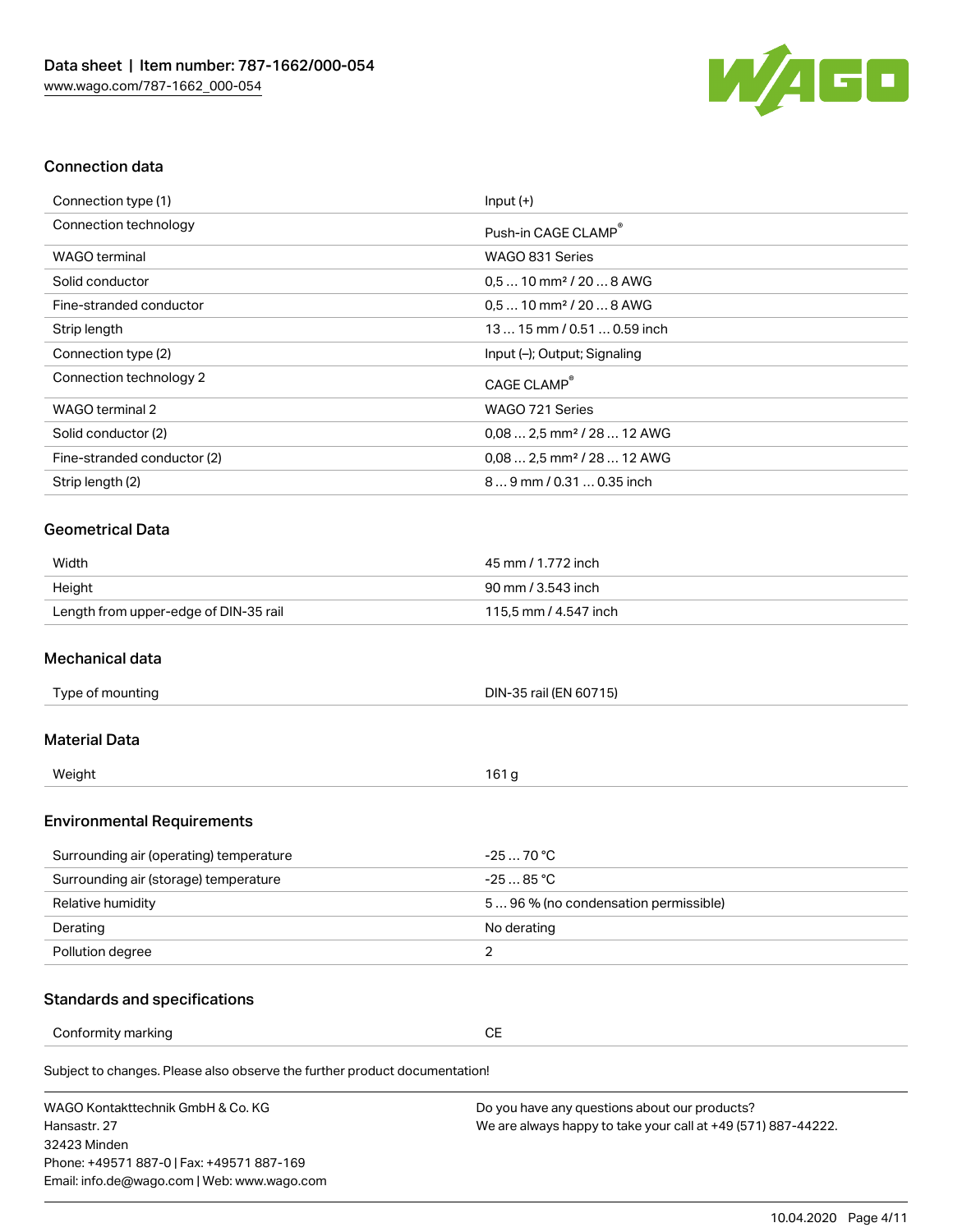

Standards/specifications EN 60950; EN 61000-6-2; EN 61000-6-3; UL 508; UL 2367; DNV GL

#### Commercial data

| Packaging type     | BOX           |
|--------------------|---------------|
| Country of origin  | DE            |
| <b>GTIN</b>        | 4055143373012 |
| Customs Tariff No. | 85363030888   |

#### Approvals / Certificates

#### Ship Approvals

| Logo                      | Approval                               | <b>Additional Approval Text</b> | Certificate<br>name |
|---------------------------|----------------------------------------|---------------------------------|---------------------|
|                           |                                        |                                 |                     |
| <sub>e</sub> aovto,       | <b>DNV GL</b>                          |                                 | TAA0000281          |
| DNV-GL<br><b>MARITIME</b> | Det Norske Veritas, Germanischer Lloyd |                                 |                     |

### **Counterpart**

#### Compatible products

| tools   |                                                                                                             |                      |
|---------|-------------------------------------------------------------------------------------------------------------|----------------------|
|         | Item no.: 210-720<br>Operating tool; Blade: 3.5 x 0.5 mm; with a partially insulated shaft                  | www.wago.com/210-720 |
|         | Item no.: 210-721<br>Operating tool; Blade: 5.5 x 0.8 mm; with a partially insulated shaft                  | www.wago.com/210-721 |
|         | Item no.: 210-769<br>SCREWDRIVER; green                                                                     | www.wago.com/210-769 |
| ferrule |                                                                                                             |                      |
|         | Item no.: 216-201<br>Ferrule; Sleeve for 0.5 mm <sup>2</sup> / 20 AWG; insulated; electro-tin plated; white | www.wago.com/216-201 |
|         | Item no.: 216-202<br>Ferrule; Sleeve for 0.75 mm <sup>2</sup> / 18 AWG; insulated; electro-tin plated; gray | www.wago.com/216-202 |
|         | Item no.: 216-203<br>Ferrule; Sleeve for 1 mm <sup>2</sup> / AWG 18; insulated; electro-tin plated; red     | www.wago.com/216-203 |

Subject to changes. Please also observe the further product documentation!

WAGO Kontakttechnik GmbH & Co. KG Hansastr. 27 32423 Minden Phone: +49571 887-0 | Fax: +49571 887-169 Email: info.de@wago.com | Web: www.wago.com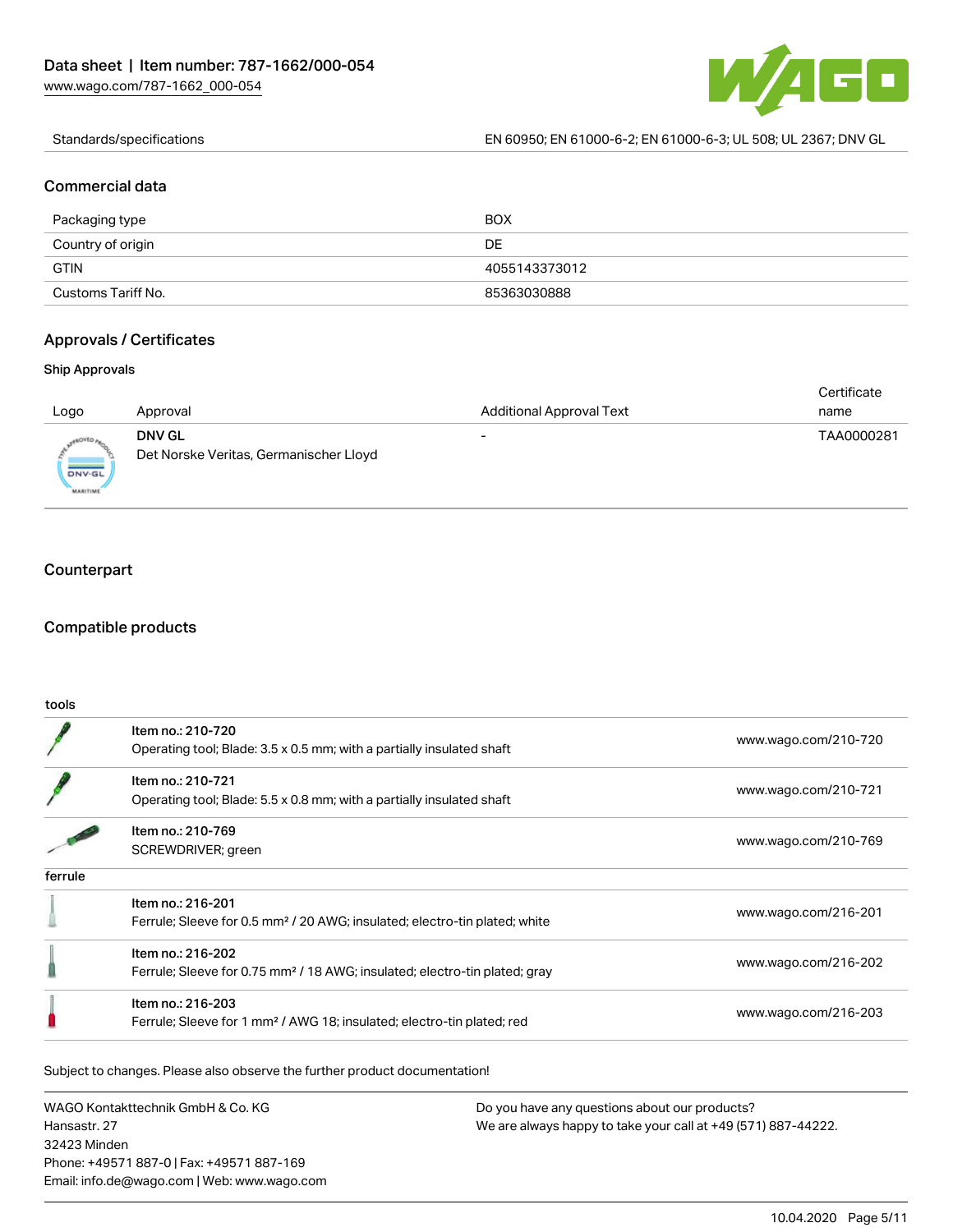# Data sheet | Item number: 787-1662/000-054

[www.wago.com/787-1662\\_000-054](http://www.wago.com/787-1662_000-054)



| ≞ | Item no.: 216-204<br>Ferrule; Sleeve for 1.5 mm <sup>2</sup> / AWG 16; insulated; electro-tin plated; black                                                                                                | www.wago.com/216-204 |
|---|------------------------------------------------------------------------------------------------------------------------------------------------------------------------------------------------------------|----------------------|
|   | Item no.: 216-205<br>Ferrule; Sleeve for 2.08 mm <sup>2</sup> / AWG 14; insulated; electro-tin plated; yellow                                                                                              | www.wago.com/216-205 |
| n | Item no.: 216-206<br>Ferrule; Sleeve for 2.5 mm <sup>2</sup> / AWG 14; insulated; electro-tin plated; blue                                                                                                 | www.wago.com/216-206 |
|   | Item no.: 216-207<br>Ferrule; Sleeve for 4 mm <sup>2</sup> / AWG 12; insulated; electro-tin plated; gray                                                                                                   | www.wago.com/216-207 |
|   | Item no.: 216-208<br>Ferrule; Sleeve for 6 mm <sup>2</sup> / AWG 10; insulated; electro-tin plated; electrolytic copper; gastight crimped; www.wago.com/216-208<br>acc. to DIN 46228, Part 4/09.90; yellow |                      |
|   | Item no.: 216-221<br>Ferrule; Sleeve for 0.5 mm <sup>2</sup> / 20 AWG; insulated; electro-tin plated; white                                                                                                | www.wago.com/216-221 |
|   | Item no.: 216-222<br>Ferrule; Sleeve for 0.75 mm <sup>2</sup> / 18 AWG; insulated; electro-tin plated; gray                                                                                                | www.wago.com/216-222 |
|   | Item no.: 216-223<br>Ferrule; Sleeve for 1 mm <sup>2</sup> / AWG 18; insulated; electro-tin plated; red                                                                                                    | www.wago.com/216-223 |
|   | Item no.: 216-224<br>Ferrule; Sleeve for 1.5 mm <sup>2</sup> / AWG 16; insulated; electro-tin plated; black                                                                                                | www.wago.com/216-224 |
|   | Item no.: 216-241<br>Ferrule; Sleeve for 0.5 mm <sup>2</sup> / 20 AWG; insulated; electro-tin plated; electrolytic copper; gastight<br>crimped; acc. to DIN 46228, Part 4/09.90; white                     | www.wago.com/216-241 |
|   | Item no.: 216-242<br>Ferrule; Sleeve for 0.75 mm <sup>2</sup> / 18 AWG; insulated; electro-tin plated; electrolytic copper; gastight<br>crimped; acc. to DIN 46228, Part 4/09.90; gray                     | www.wago.com/216-242 |
|   | Item no.: 216-243<br>Ferrule; Sleeve for 1 mm <sup>2</sup> / AWG 18; insulated; electro-tin plated; electrolytic copper; gastight crimped; www.wago.com/216-243<br>acc. to DIN 46228, Part 4/09.90; red    |                      |
|   | Item no.: 216-244<br>Ferrule; Sleeve for 1.5 mm <sup>2</sup> / AWG 16; insulated; electro-tin plated; electrolytic copper; gastight<br>crimped; acc. to DIN 46228, Part 4/09.90; black                     | www.wago.com/216-244 |
|   | Item no.: 216-246<br>Ferrule; Sleeve for 2.5 mm <sup>2</sup> / AWG 14; insulated; electro-tin plated; electrolytic copper; gastight<br>crimped; acc. to DIN 46228, Part 4/09.90; blue                      | www.wago.com/216-246 |
| 0 | Item no.: 216-262<br>Ferrule; Sleeve for 0.75 mm <sup>2</sup> / 18 AWG; insulated; electro-tin plated; electrolytic copper; gastight<br>crimped; acc. to DIN 46228, Part 4/09.90; gray                     | www.wago.com/216-262 |
| n | Item no.: 216-263<br>Ferrule; Sleeve for 1 mm <sup>2</sup> / AWG 18; insulated; electro-tin plated; electrolytic copper; gastight crimped; www.wago.com/216-263<br>acc. to DIN 46228, Part 4/09.90; red    |                      |
|   | Item no.: 216-264<br>Ferrule; Sleeve for 1.5 mm <sup>2</sup> / AWG 16; insulated; electro-tin plated; electrolytic copper; gastight<br>crimped; acc. to DIN 46228, Part 4/09.90; black                     | www.wago.com/216-264 |
|   | Subject to changes. Please also observe the further product documentation!                                                                                                                                 |                      |

WAGO Kontakttechnik GmbH & Co. KG Hansastr. 27 32423 Minden Phone: +49571 887-0 | Fax: +49571 887-169 Email: info.de@wago.com | Web: www.wago.com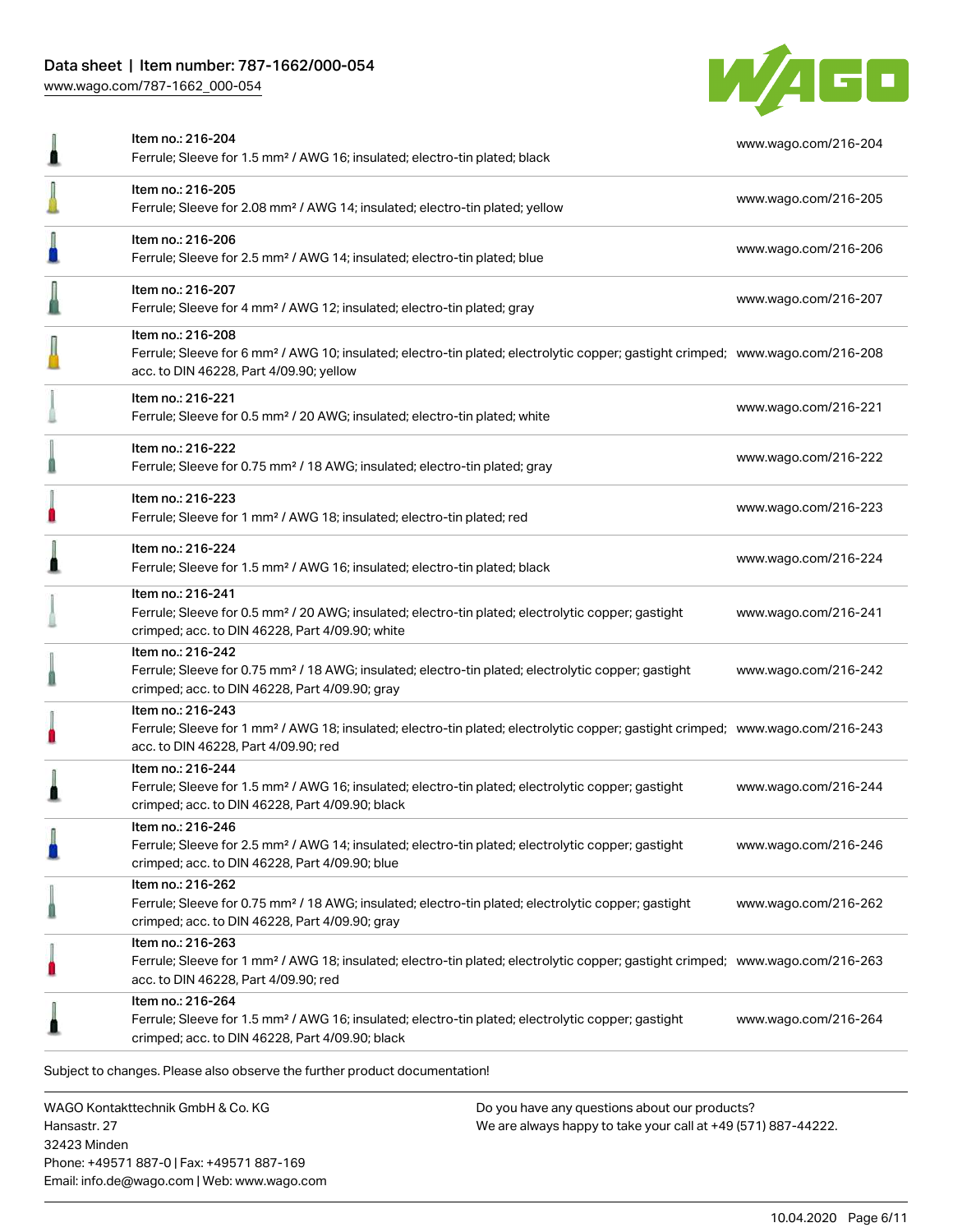



|                     | Item no.: 216-266<br>Ferrule; Sleeve for 2.5 mm <sup>2</sup> / AWG 14; insulated; electro-tin plated; electrolytic copper; gastight                                                                        | www.wago.com/216-266              |  |
|---------------------|------------------------------------------------------------------------------------------------------------------------------------------------------------------------------------------------------------|-----------------------------------|--|
|                     | crimped; acc. to DIN 46228, Part 4/09.90; blue                                                                                                                                                             |                                   |  |
|                     | Item no.: 216-267<br>Ferrule; Sleeve for 4 mm <sup>2</sup> / AWG 12; insulated; electro-tin plated; electrolytic copper; gastight crimped; www.wago.com/216-267<br>acc. to DIN 46228, Part 4/09.90; gray   |                                   |  |
|                     | Item no.: 216-284<br>Ferrule; Sleeve for 1.5 mm <sup>2</sup> / AWG 16; insulated; electro-tin plated; electrolytic copper; gastight<br>crimped; acc. to DIN 46228, Part 4/09.90; black                     | www.wago.com/216-284              |  |
|                     | Item no.: 216-286<br>Ferrule; Sleeve for 2.5 mm <sup>2</sup> / AWG 14; insulated; electro-tin plated; electrolytic copper; gastight<br>crimped; acc. to DIN 46228, Part 4/09.90; blue                      | www.wago.com/216-286              |  |
|                     | Item no.: 216-287<br>Ferrule; Sleeve for 4 mm <sup>2</sup> / AWG 12; insulated; electro-tin plated; electrolytic copper; gastight crimped; www.wago.com/216-287<br>acc. to DIN 46228, Part 4/09.90; gray   |                                   |  |
|                     | Item no.: 216-288<br>Ferrule; Sleeve for 6 mm <sup>2</sup> / AWG 10; insulated; electro-tin plated; electrolytic copper; gastight crimped; www.wago.com/216-288<br>acc. to DIN 46228, Part 4/09.90; yellow |                                   |  |
|                     | Item no.: 216-301<br>Ferrule; Sleeve for 0.25 mm <sup>2</sup> / AWG 24; insulated; electro-tin plated; yellow                                                                                              | www.wago.com/216-301              |  |
|                     | Item no.: 216-302<br>Ferrule; Sleeve for 0.34 mm <sup>2</sup> / 22 AWG; insulated; electro-tin plated; green                                                                                               | www.wago.com/216-302              |  |
|                     | Item no.: 216-321<br>Ferrule; Sleeve for 0.25 mm <sup>2</sup> / AWG 24; insulated; electro-tin plated; yellow                                                                                              | www.wago.com/216-321              |  |
|                     | Item no.: 216-322<br>Ferrule; Sleeve for 0.34 mm <sup>2</sup> / 22 AWG; insulated; electro-tin plated; green                                                                                               | www.wago.com/216-322              |  |
| Marking accessories |                                                                                                                                                                                                            |                                   |  |
|                     | Item no.: 2009-110<br>Marking strips; on reel; not stretchable; plain; snap-on type; white                                                                                                                 | www.wago.com/2009-110             |  |
|                     | Item no.: 2009-115<br>WMB-Inline; for Smart Printer; 1500 pieces on roll; stretchable 5 - 5.2 mm; plain; snap-on type; white                                                                               | www.wago.com/2009-115             |  |
| ⊕                   | Item no.: 2009-115/000-002<br>WMB-Inline; for Smart Printer; 1500 pieces on roll; stretchable 5 - 5.2 mm; plain; snap-on type; yellow                                                                      | www.wago.com/2009-115<br>/000-002 |  |
| ⊕                   | Item no.: 2009-115/000-006<br>WMB-Inline; for Smart Printer; 1500 pieces on roll; stretchable 5 - 5.2 mm; plain; snap-on type; white                                                                       | www.wago.com/2009-115<br>/000-006 |  |
| ₩                   | Item no.: 2009-115/000-007<br>WMB-Inline; for Smart Printer; 1500 pieces on roll; stretchable 5 - 5.2 mm; plain; snap-on type; gray                                                                        | www.wago.com/2009-115<br>/000-007 |  |

Subject to changes. Please also observe the further product documentation!

WAGO Kontakttechnik GmbH & Co. KG Hansastr. 27 32423 Minden Phone: +49571 887-0 | Fax: +49571 887-169 Email: info.de@wago.com | Web: www.wago.com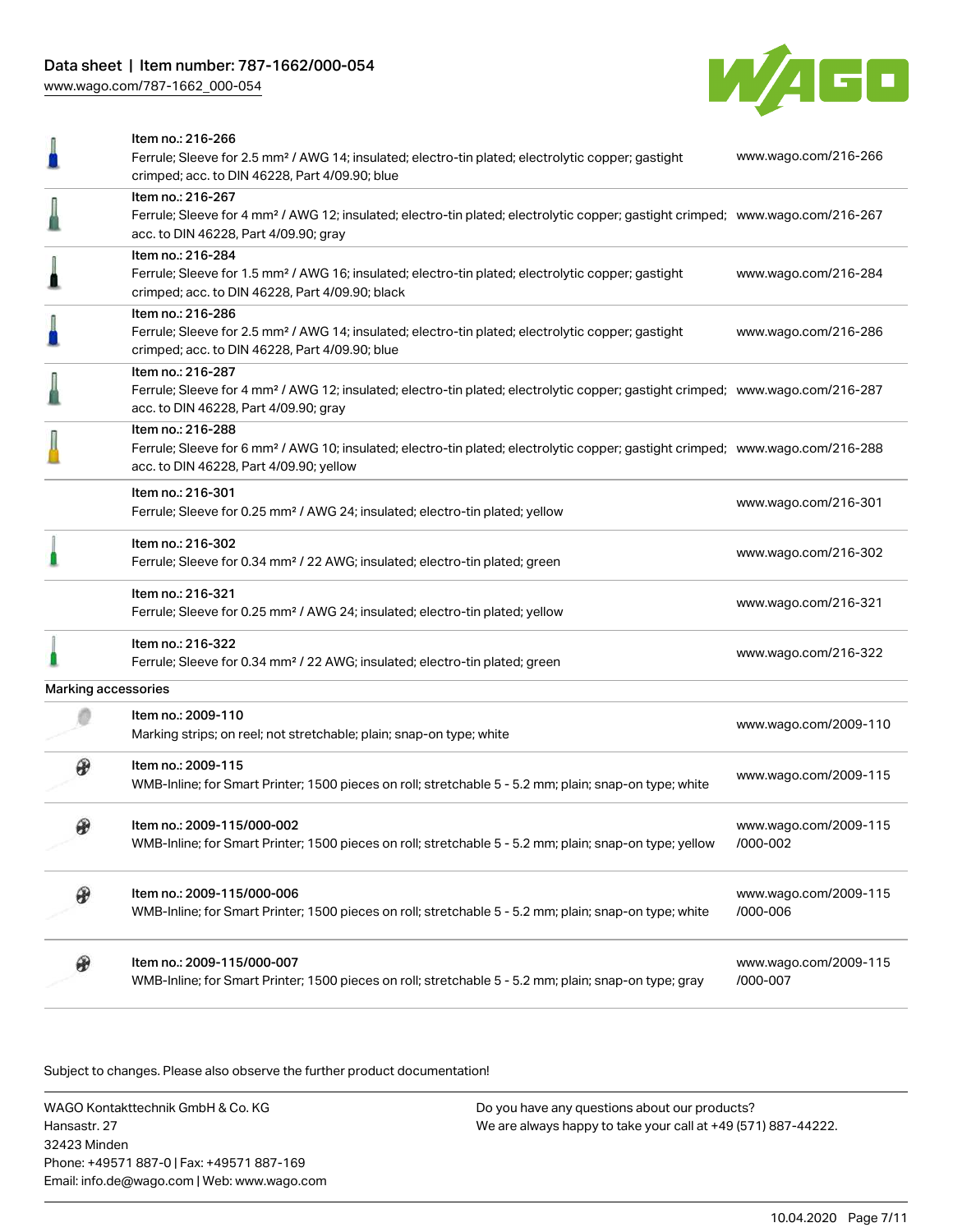

|   | Item no.: 2009-115/000-012<br>WMB-Inline; for Smart Printer; 1500 pieces on roll; stretchable 5 - 5.2 mm; plain; snap-on type; white               | www.wago.com/2009-115<br>/000-012 |
|---|----------------------------------------------------------------------------------------------------------------------------------------------------|-----------------------------------|
| Đ | Item no.: 2009-115/000-017<br>WMB-Inline; for Smart Printer; 1500 pieces on roll; stretchable 5 - 5.2 mm; plain; snap-on type; white               | www.wago.com/2009-115<br>/000-017 |
| ⊛ | Item no.: 2009-115/000-023<br>WMB-Inline; for Smart Printer; 1500 pieces on roll; stretchable 5 - 5.2 mm; plain; snap-on type; green               | www.wago.com/2009-115<br>/000-023 |
| ⊕ | Item no.: 2009-115/000-024<br>WMB-Inline; for Smart Printer; 1500 pieces on roll; stretchable 5 - 5.2 mm; plain; snap-on type; white               | www.wago.com/2009-115<br>/000-024 |
|   | Item no.: 2009-135<br>WMB-Inline; for Smart Printer; on reel; stretchable 5 - 5.2 mm; plain; snap-on type; white                                   | www.wago.com/2009-135             |
|   | Item no.: 2009-145<br>Mini-WSB Inline; for Smart Printer; 1700 pieces on roll; stretchable 5 - 5.2 mm; plain; snap-on type; white                  | www.wago.com/2009-145             |
|   | Item no.: 2009-145/000-002<br>Mini-WSB Inline; for Smart Printer; 1700 pieces on roll; stretchable 5 - 5.2 mm; plain; snap-on type; white /000-002 | www.wago.com/2009-145             |
|   | Item no.: 2009-145/000-005<br>Mini-WSB Inline; for Smart Printer; 1700 pieces on roll; stretchable 5 - 5.2 mm; plain; snap-on type; red            | www.wago.com/2009-145<br>/000-005 |
|   | Item no.: 2009-145/000-006<br>Mini-WSB Inline; for Smart Printer; 1700 pieces on roll; stretchable 5 - 5.2 mm; plain; snap-on type; blue /000-006  | www.wago.com/2009-145             |
|   | Item no.: 2009-145/000-007<br>Mini-WSB Inline; for Smart Printer; 1700 pieces on roll; stretchable 5 - 5.2 mm; plain; snap-on type; white /000-007 | www.wago.com/2009-145             |
|   | Item no.: 2009-145/000-012<br>Mini-WSB Inline; for Smart Printer; 1700 pieces on roll; stretchable 5 - 5.2 mm; plain; snap-on type;<br>orange      | www.wago.com/2009-145<br>/000-012 |
|   | Item no.: 2009-145/000-023<br>Mini-WSB Inline; for Smart Printer; 1700 pieces on roll; stretchable 5 - 5.2 mm; plain; snap-on type;<br>green       | www.wago.com/2009-145<br>/000-023 |
|   | Item no.: 2009-145/000-024<br>Mini-WSB Inline; for Smart Printer; 1700 pieces on roll; stretchable 5 - 5.2 mm; plain; snap-on type;<br>violet      | www.wago.com/2009-145<br>/000-024 |
|   | Item no.: 210-831<br>Marking strips; on reel; 2.3 mm wide; plain; Self-adhesive; white                                                             | www.wago.com/210-831              |

Subject to changes. Please also observe the further product documentation!

WAGO Kontakttechnik GmbH & Co. KG Hansastr. 27 32423 Minden Phone: +49571 887-0 | Fax: +49571 887-169 Email: info.de@wago.com | Web: www.wago.com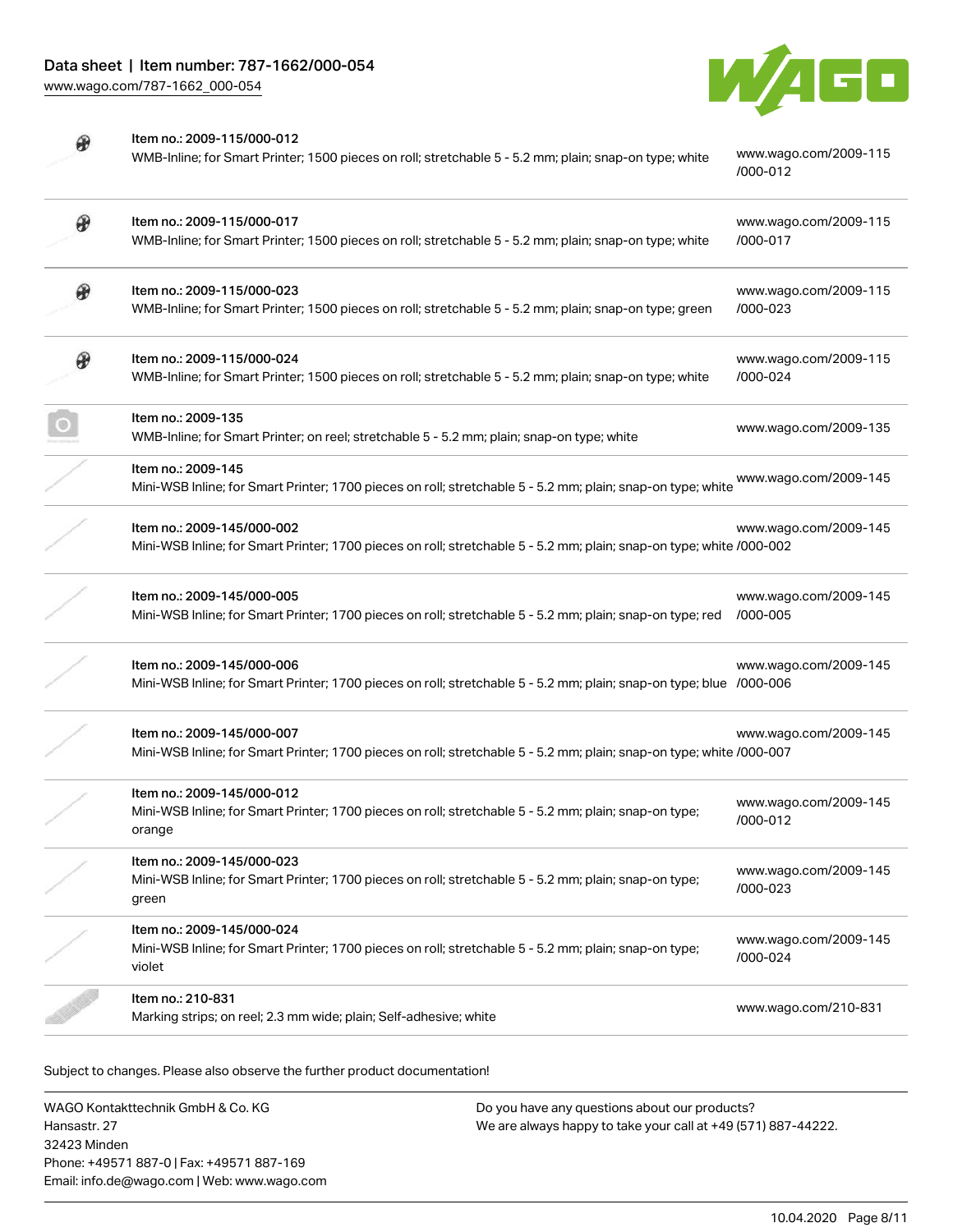# Data sheet | Item number: 787-1662/000-054

[www.wago.com/787-1662\\_000-054](http://www.wago.com/787-1662_000-054)



| Item no.: 210-832<br>Marking strips; on reel; 3 mm wide; plain; Self-adhesive; white                                  | www.wago.com/210-832             |  |
|-----------------------------------------------------------------------------------------------------------------------|----------------------------------|--|
| Item no.: 248-501<br>Miniature WSB Quick marking system; plain; Marker width 5 mm; 10 strips with 10 markers per card | www.wago.com/248-501             |  |
| Item no.: 248-501/000-002<br>Mini-WSB marking card; as card; not stretchable; plain; snap-on type; yellow             | www.wago.com/248-501<br>/000-002 |  |
| Item no.: 248-501/000-005<br>Mini-WSB marking card; as card; not stretchable; plain; snap-on type; red                | www.wago.com/248-501<br>/000-005 |  |
| Item no.: 248-501/000-006<br>Mini-WSB marking card; as card; not stretchable; plain; snap-on type; blue               | www.wago.com/248-501<br>/000-006 |  |
| Item no.: 248-501/000-007<br>Mini-WSB marking card; as card; not stretchable; plain; snap-on type; gray               | www.wago.com/248-501<br>/000-007 |  |
| Item no.: 248-501/000-012<br>Mini-WSB marking card; as card; not stretchable; plain; snap-on type; orange             | www.wago.com/248-501<br>/000-012 |  |
| Item no.: 248-501/000-017<br>Mini-WSB marking card; as card; not stretchable; plain; snap-on type; light green        | www.wago.com/248-501<br>/000-017 |  |
| Item no.: 248-501/000-023<br>Mini-WSB marking card; as card; not stretchable; plain; snap-on type; green              | www.wago.com/248-501<br>/000-023 |  |
| Item no.: 793-501<br>WMB marking card; as card; not stretchable; plain; snap-on type; white                           | www.wago.com/793-501             |  |
| Item no.: 793-501/000-002<br>WMB marking card; as card; not stretchable; plain; snap-on type; yellow                  | www.wago.com/793-501<br>/000-002 |  |
| Item no.: 793-501/000-005<br>WMB marking card; as card; not stretchable; plain; snap-on type; red                     | www.wago.com/793-501<br>/000-005 |  |
| Item no.: 793-501/000-006<br>WMB marking card; as card; not stretchable; plain; snap-on type; blue                    | www.wago.com/793-501<br>/000-006 |  |
| Item no.: 793-501/000-007<br>WMB marking card; as card; not stretchable; plain; snap-on type; gray                    | www.wago.com/793-501<br>/000-007 |  |

Subject to changes. Please also observe the further product documentation!

WAGO Kontakttechnik GmbH & Co. KG Hansastr. 27 32423 Minden Phone: +49571 887-0 | Fax: +49571 887-169 Email: info.de@wago.com | Web: www.wago.com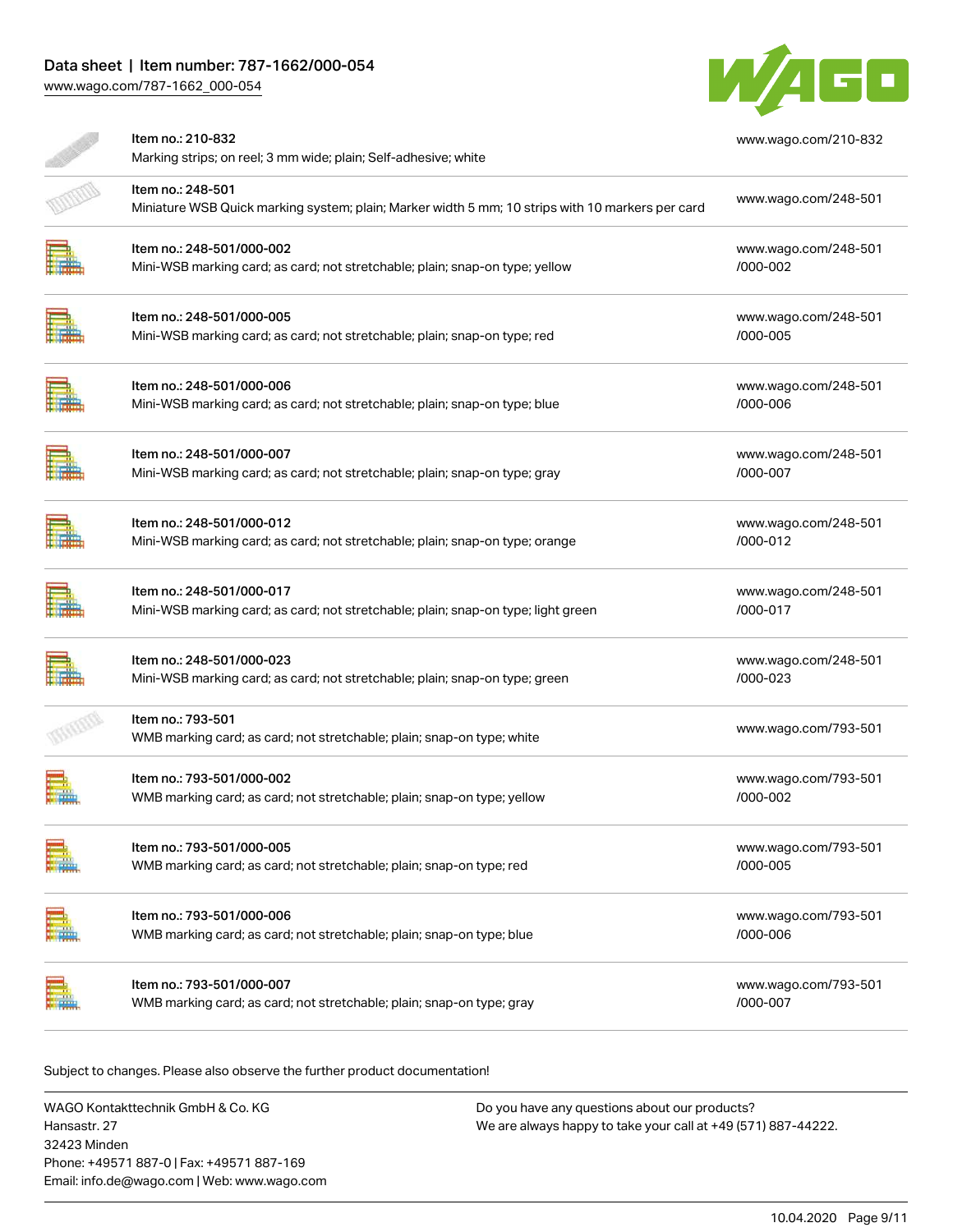[www.wago.com/787-1662\\_000-054](http://www.wago.com/787-1662_000-054)

32423 Minden

Phone: +49571 887-0 | Fax: +49571 887-169 Email: info.de@wago.com | Web: www.wago.com



|              | Item no.: 793-501/000-012<br>WMB marking card; as card; not stretchable; plain; snap-on type; orange                                                               |                                                                                                                | www.wago.com/793-501<br>/000-012  |
|--------------|--------------------------------------------------------------------------------------------------------------------------------------------------------------------|----------------------------------------------------------------------------------------------------------------|-----------------------------------|
|              | Item no.: 793-501/000-017<br>WMB marking card; as card; not stretchable; plain; snap-on type; light green                                                          |                                                                                                                | www.wago.com/793-501<br>/000-017  |
|              | Item no.: 793-501/000-023<br>WMB marking card; as card; not stretchable; plain; snap-on type; green                                                                |                                                                                                                | www.wago.com/793-501<br>/000-023  |
|              | Item no.: 793-501/000-024<br>WMB marking card; as card; not stretchable; plain; snap-on type; violet                                                               |                                                                                                                | www.wago.com/793-501<br>/000-024  |
|              | Item no.: 793-5501<br>WMB marking card; as card; for terminal block width 5 - 17.5 mm; stretchable 5 - 5.2 mm; plain; snap-on www.wago.com/793-5501<br>type; white |                                                                                                                |                                   |
|              | Item no.: 793-5501/000-002<br>WMB marking card; as card; for terminal block width 5 - 17.5 mm; stretchable 5 - 5.2 mm; plain; snap-on<br>type; yellow              |                                                                                                                | www.wago.com/793-5501<br>/000-002 |
|              | Item no.: 793-5501/000-005<br>WMB marking card; as card; for terminal block width 5 - 17.5 mm; stretchable 5 - 5.2 mm; plain; snap-on<br>type; red                 |                                                                                                                | www.wago.com/793-5501<br>/000-005 |
|              | Item no.: 793-5501/000-006<br>WMB marking card; as card; for terminal block width 5 - 17.5 mm; stretchable 5 - 5.2 mm; plain; snap-on<br>type; blue                |                                                                                                                | www.wago.com/793-5501<br>/000-006 |
|              | Item no.: 793-5501/000-007<br>WMB marking card; as card; for terminal block width 5 - 17.5 mm; stretchable 5 - 5.2 mm; plain; snap-on<br>type; gray                |                                                                                                                | www.wago.com/793-5501<br>/000-007 |
|              | Item no.: 793-5501/000-012<br>WMB marking card; as card; for terminal block width 5 - 17.5 mm; stretchable 5 - 5.2 mm; plain; snap-on<br>type; orange              |                                                                                                                | www.wago.com/793-5501<br>/000-012 |
|              | Item no.: 793-5501/000-014<br>WMB marking card; as card; for terminal block width 5 - 17.5 mm; stretchable 5 - 5.2 mm; plain; snap-on<br>type; brown               |                                                                                                                | www.wago.com/793-5501<br>/000-014 |
|              | Item no.: 793-5501/000-017<br>WMB marking card; as card; for terminal block width 5 - 17.5 mm; stretchable 5 - 5.2 mm; plain; snap-on<br>type; green               |                                                                                                                | www.wago.com/793-5501<br>/000-017 |
|              | Item no.: 793-5501/000-023<br>WMB marking card; as card; for terminal block width 5 - 17.5 mm; stretchable 5 - 5.2 mm; plain; snap-on<br>type; light green         |                                                                                                                | www.wago.com/793-5501<br>/000-023 |
|              | Item no.: 793-5501/000-024<br>WMB marking card; as card; for terminal block width 5 - 17.5 mm; stretchable 5 - 5.2 mm; plain; snap-on                              |                                                                                                                | www.wago.com/793-5501<br>/000-024 |
|              | Subject to changes. Please also observe the further product documentation!                                                                                         |                                                                                                                |                                   |
| Hansastr. 27 | WAGO Kontakttechnik GmbH & Co. KG                                                                                                                                  | Do you have any questions about our products?<br>We are always happy to take your call at +49 (571) 887-44222. |                                   |